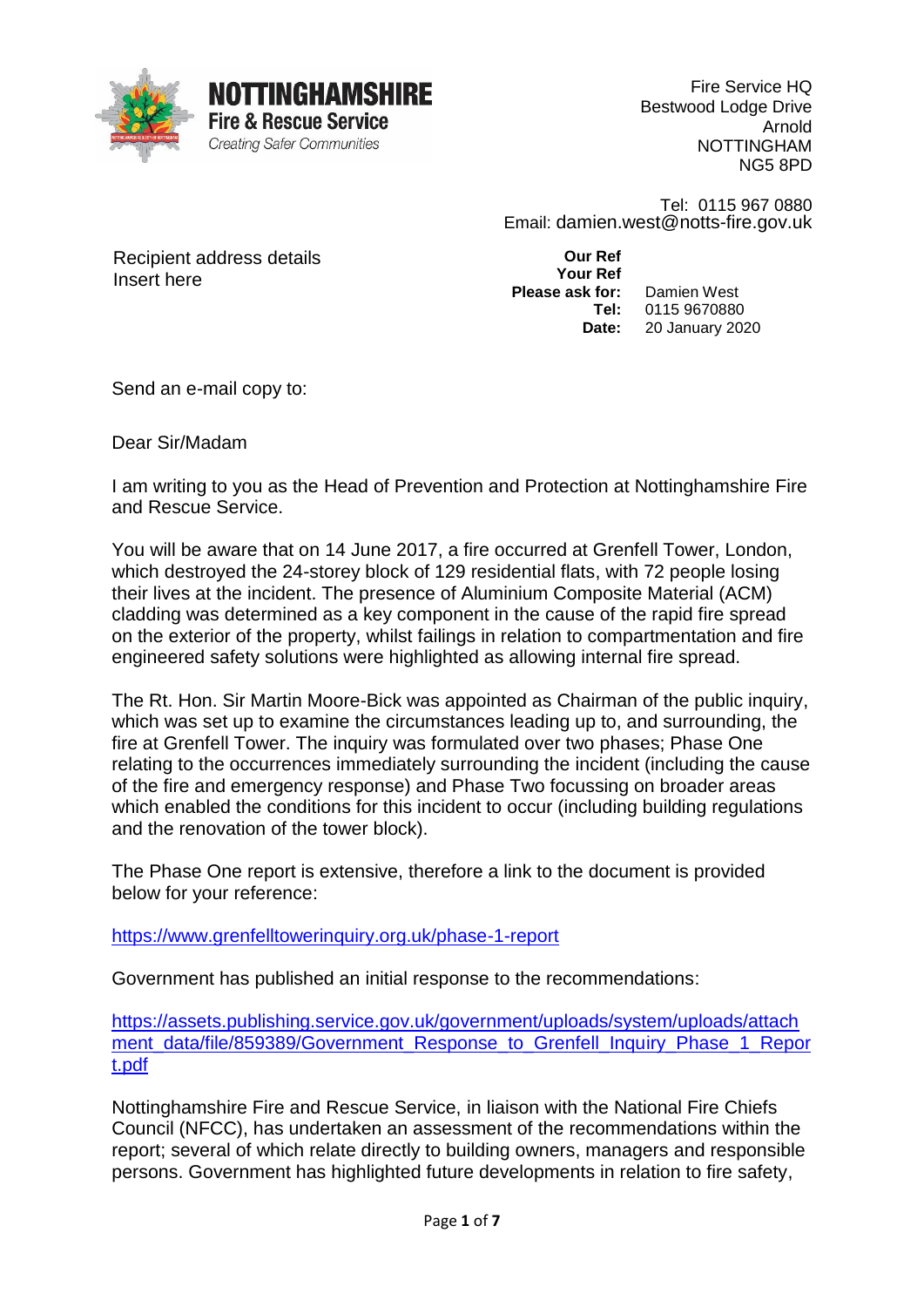including the provision of a Fire Safety Bill in Spring 2020, further consultation on the requirements of building owners or managers in relation to the Inquiry recommendations, review of the building regulations (Approved Document B) and the introduction of a building safety regulator, established within the Health and Safety Executive.

Attached to this letter, I have captured the recommendations which may be relevant to your premises and which we would promote as good practice.

I must be clear that, at this time the recommendations outlined within the report are not mandatory or held within legislation. It is also clear though, that the upcoming Fire Safety Bill from the Home Office, and the technical review of the guidance to building regulations, will enact many of the recommendations detailed in this letter.

My team and I are fully engaged in supporting businesses within Nottingham and Nottinghamshire in order to create safer communities. Therefore, I would welcome any comments or requests for further guidance and support. This can be accessed through visiting our website at [www.notts-fire.gov.uk](http://www.notts-fire.gov.uk/) or by contacting our Fire Protection department by emailing [fireprotection@notts-fire.gov.uk.](mailto:fireprotection@notts-fire.gov.uk)

Yours faithfully,

DINest

Damien West **AREA MANAGER**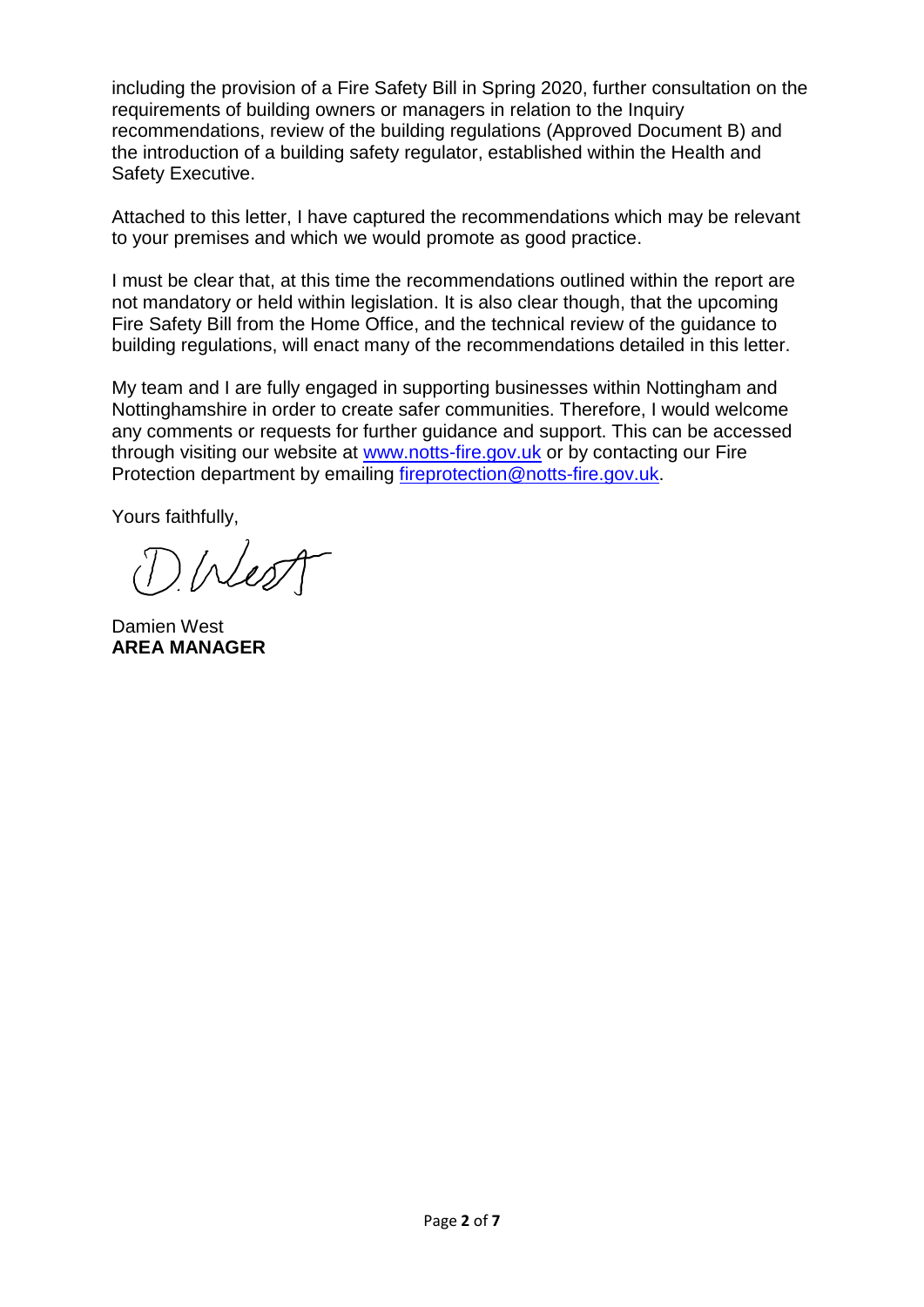

**NOTTINGHAMSHIRE Fire & Rescue Service Creating Safer Communities** 

## **Summary of Recommendations from Grenfell Tower Enquiry Phase One**

| <b>Recommendation from</b><br><b>Report Text</b>                                                                                                                                                                                                                                                                                                                                | <b>Good Practice -</b><br><b>Proposed Actions</b>                                                                                                                                                                                                                                                                                                                                                                                                                                                                                                                                                                                                          | <b>Further Details</b>                                                                                                                  |
|---------------------------------------------------------------------------------------------------------------------------------------------------------------------------------------------------------------------------------------------------------------------------------------------------------------------------------------------------------------------------------|------------------------------------------------------------------------------------------------------------------------------------------------------------------------------------------------------------------------------------------------------------------------------------------------------------------------------------------------------------------------------------------------------------------------------------------------------------------------------------------------------------------------------------------------------------------------------------------------------------------------------------------------------------|-----------------------------------------------------------------------------------------------------------------------------------------|
| The owner/manager of<br>every high-rise residential<br>building with external<br>cladding should inform<br>the fire service of the<br>existence and type of<br>external cladding on the<br>premises and capture this<br>within their fire risk<br>assessment. This should<br>include updating the fire<br>and rescue service during<br>any material changes.                    | Government has<br>highlighted that they will<br>be consulting on these<br>requirements in Spring<br>2020. In the meantime,<br>we routinely capture risk<br>information from premises<br>that we deem to present a<br>higher risk should they be<br>involved in fire. We would<br>welcome building owners<br>to share information with<br>us on the existence and<br>type of external cladding<br>on premises.<br>Fire safety inspections by<br>our Fire Protection<br>Officers will continue to<br>assess if a suitable and<br>sufficient risk assessment<br>is in place, which will<br>include the presence of<br>external cladding where<br>appropriate. | The presence, and type,<br>of external cladding can<br>be notified to the fire                                                          |
| The owner/manager of<br>every high-rise residential<br>building be required by<br>law to provide their local<br>fire and rescue service<br>with information about the<br>design of its external<br>walls together with details<br>of the materials of which<br>they are constructed and<br>to inform the fire and<br>rescue service of any<br>material changes made to<br>them. |                                                                                                                                                                                                                                                                                                                                                                                                                                                                                                                                                                                                                                                            | service through emailing<br>buildinginfo@notts-<br>fire.gov.uk                                                                          |
| The owner/manager of<br>high-rise residential<br>buildings to provide the<br>fire and rescue service<br>with up-to-date plans<br>(paper and electronic) for<br>every floor of the<br>buildings, which identify<br>the location of key fire<br>safety systems.                                                                                                                   | We routinely capture risk<br>information from premises<br>that we deem to present a<br>higher risk should they be<br>involved in fire. We would<br>welcome building owners<br>to share plans with our<br>risk information team so<br>that these can be<br>assessed against our<br>records and<br>requirements.                                                                                                                                                                                                                                                                                                                                             | Up-to-date plans of<br>buildings need to be<br>submitted to<br>buildinginfo@notts-<br>fire.gov.uk in DWG format<br>for them to be used. |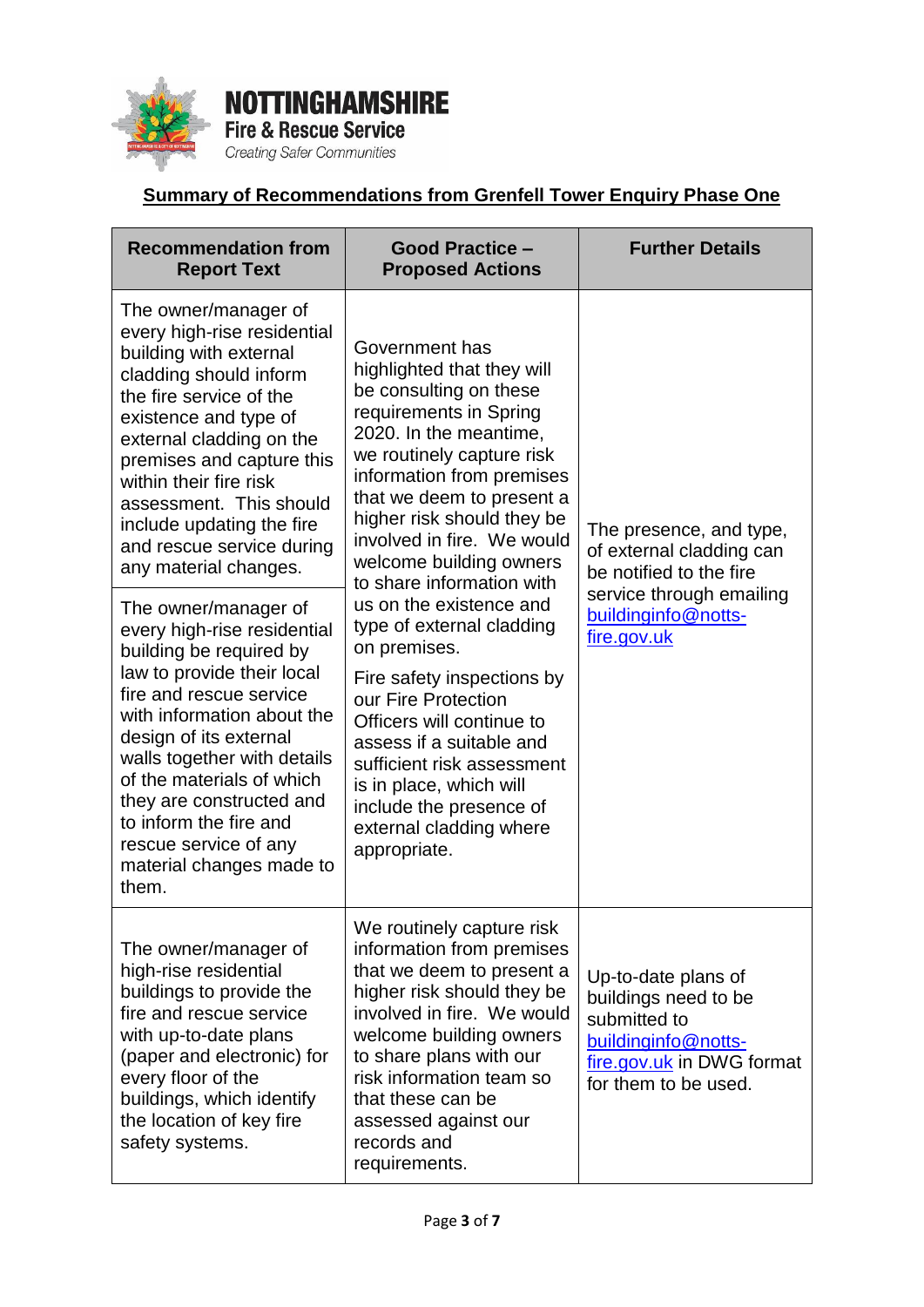| <b>Recommendation from</b><br><b>Report Text</b>                                                                                                                                                                                                                                                        | <b>Good Practice -</b><br><b>Proposed Actions</b>                                                                                                                                                                                                                                                                                                                                                                                                                                 | <b>Further Details</b>                                                                                                                                                                                                    |
|---------------------------------------------------------------------------------------------------------------------------------------------------------------------------------------------------------------------------------------------------------------------------------------------------------|-----------------------------------------------------------------------------------------------------------------------------------------------------------------------------------------------------------------------------------------------------------------------------------------------------------------------------------------------------------------------------------------------------------------------------------------------------------------------------------|---------------------------------------------------------------------------------------------------------------------------------------------------------------------------------------------------------------------------|
| The owner/manager to<br>ensure premises contains<br>'premises information box'<br>(to include floor plans,<br>information about nature<br>of any lift intended for fire<br>and rescue services)                                                                                                         | We encourage the<br>provision of a premises<br>information box on all<br>complex premises. The<br>box should include up-to-<br>date information on floor<br>plans, firefighting lifts,<br>fixed installations and<br>other fire safety related<br>information, or information<br>relating to the layout or<br>access to the premises.<br>We recommend that the<br>box is located next to the<br>fire alarm panel wherever<br>possible or by the main<br>entrance to the premises. | The presence, and<br>location, of premises<br>information boxes can be<br>notified to the fire service<br>through emailing<br>buildinginfo@notts-<br>fire.gov.uk                                                          |
| The owner/manager of<br>high-rise residential<br>buildings be required by<br>law to carry out regular<br>inspections of any lifts<br>designed to be used by<br>firefighters and to report<br>the results of such and<br>inspection to their local<br>fire and rescue service at<br>monthly intervals.   | We encourage building<br>owners to undertake<br>regular inspections and<br>maintenance of their lifts,<br>including those<br>designated for firefighting<br>purposes. At this time,<br>we would only request<br>that notifications of non-<br>functioning firefighting lifts<br>are made to the fire<br>service, not routine<br>inspection outcomes.                                                                                                                              | Non-functioning<br>firefighting lifts can be<br>notified to the fire service<br>through emailing<br>information to<br>buildinginfo@notts-<br>fire.gov.uk                                                                  |
| The owner/manager of<br>high-rise residential<br>buildings be required by<br>law to carry out regular<br>tests of the mechanism<br>which allows firefighters<br>to take control of the lifts<br>and to inform their local<br>fire and rescue service at<br>monthly intervals that they<br>have done so. |                                                                                                                                                                                                                                                                                                                                                                                                                                                                                   | The email should include<br>the location of the lift and<br>whether there are other<br>firefighting lifts available.<br>Notification should be<br>made to the above email<br>address once normal<br>provision is resumed. |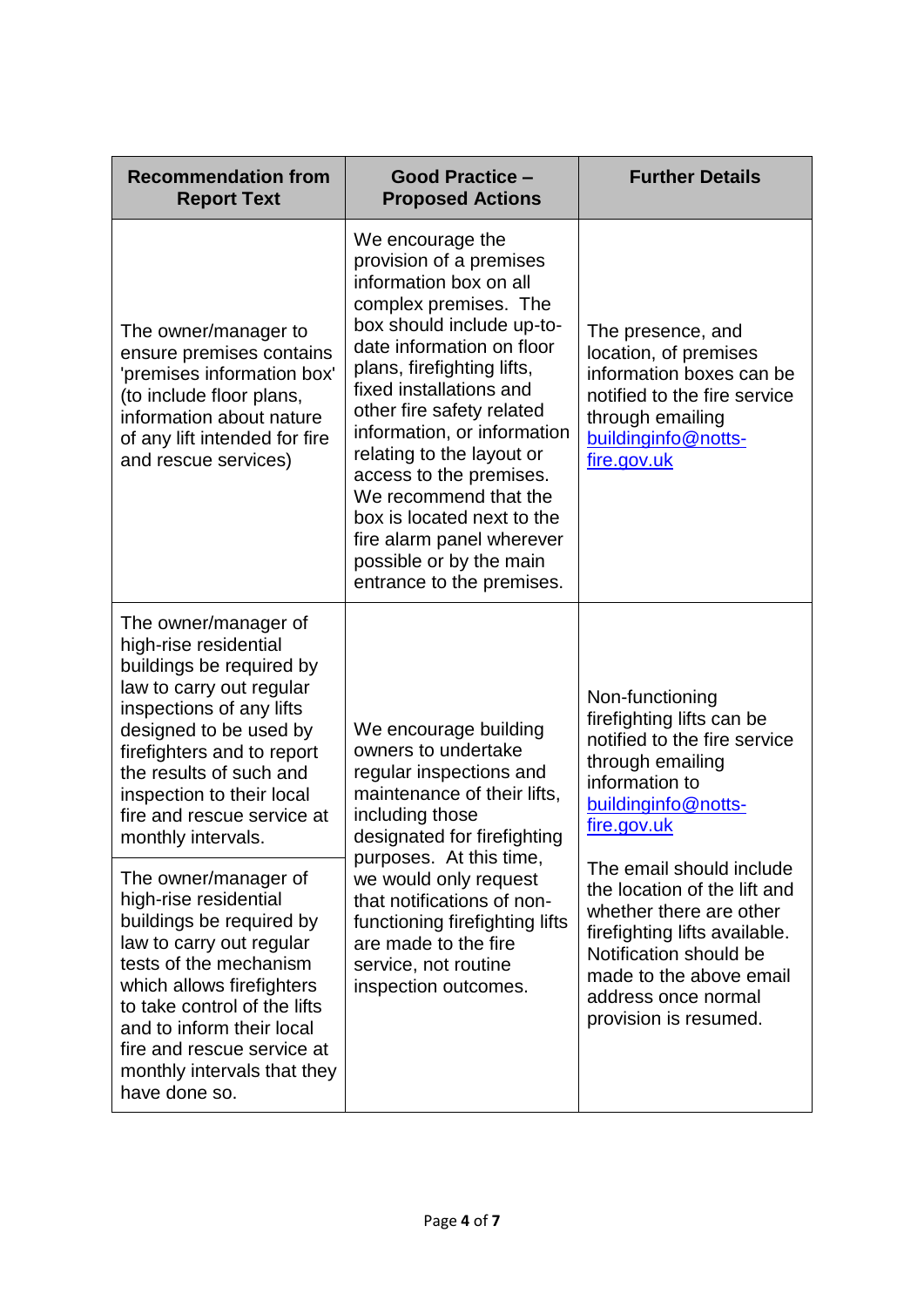| <b>Recommendation from</b><br><b>Report Text</b>                                                                                                                                                                                                                                                                                                                               | <b>Good Practice -</b><br><b>Proposed Actions</b>                                                                                                                                                                                                                                                                                                                               | <b>Further Details</b>                                                                                                                                                                                                       |
|--------------------------------------------------------------------------------------------------------------------------------------------------------------------------------------------------------------------------------------------------------------------------------------------------------------------------------------------------------------------------------|---------------------------------------------------------------------------------------------------------------------------------------------------------------------------------------------------------------------------------------------------------------------------------------------------------------------------------------------------------------------------------|------------------------------------------------------------------------------------------------------------------------------------------------------------------------------------------------------------------------------|
| The owner/manager of<br>every high-rise residential<br>building be required by<br>law to draw up and keep<br>under regular review<br>evacuation plans, copies<br>of which are to be<br>provided in electronic and<br>paper form to their local<br>fire and rescue service<br>and placed in an<br>information box on the<br>premises.                                           | We routinely capture risk<br>information from premises<br>that we deem to present a<br>higher risk should they be<br>involved in fire. We would<br>welcome building owners<br>to share evacuation plans<br>with the fire service so<br>that we can access this<br>information, and for<br>building owners to provide<br>a copy of information in a<br>premises information box. | Evacuation plans need to<br>be submitted to<br>buildinginfo@notts-<br>fire.gov.uk in Microsoft<br>Word format for them to<br>be used.                                                                                        |
| The owner/manager to<br>ensure all high-rise<br>residential buildings (both<br>those already in existence<br>and those built in the<br>future) be equipped with<br>facilities for use by the fire<br>and rescue services<br>enabling them to send an<br>evacuation signal to the<br>whole or a selected part<br>of the building by means<br>of sounders or similar<br>devices. | Building owner/managers<br>must consider the<br>evacuation of residents as<br>part of their fire risk<br>assessment. The use of<br>an evacuation signal to be<br>utilised by fire services<br>would be encouraged as<br>part of this provision.                                                                                                                                 | Where this facility exists,<br>information can be shared<br>with the fire service by<br>emailing<br>buildinginfo@notts-<br>fire.gov.uk and a copy of<br>information should be<br>present in any premises<br>information box. |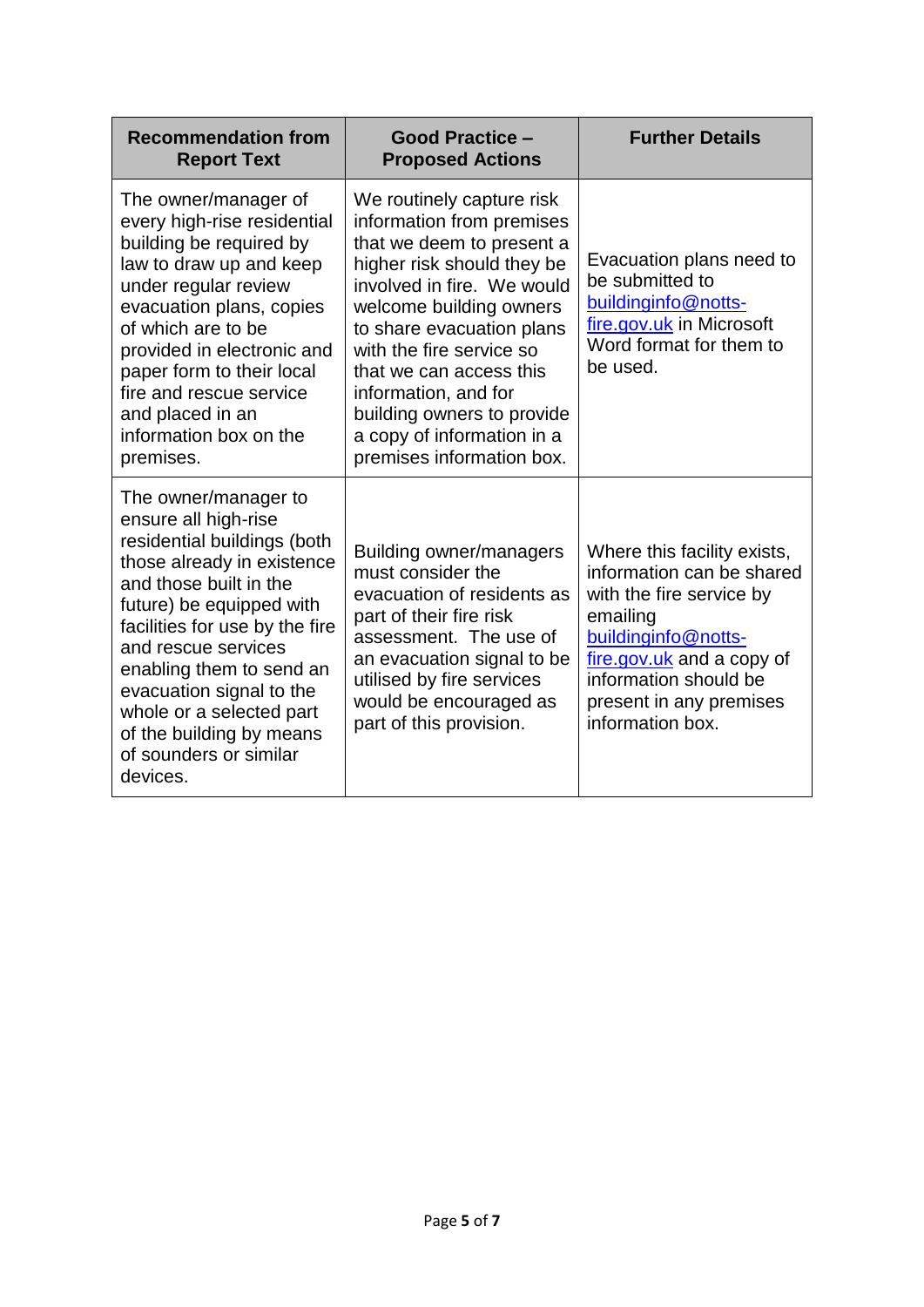| <b>Recommendation from</b><br><b>Report Text</b>                                                                                                                                                                                                                                              | <b>Good Practice -</b><br><b>Proposed Actions</b>                                                                                                                                                                                     | <b>Further Details</b> |
|-----------------------------------------------------------------------------------------------------------------------------------------------------------------------------------------------------------------------------------------------------------------------------------------------|---------------------------------------------------------------------------------------------------------------------------------------------------------------------------------------------------------------------------------------|------------------------|
| The owner/manager of<br>every high-rise residential<br>building be required by<br>law to prepare personal<br>emergency evacuation<br>plans (PEEPs) for all<br>residents whose ability to<br>self-evacuate may be<br>compromised (such as<br>person with reduced<br>mobility or cognition).    | Building owners/<br>managers must consider<br>the evacuation of<br>residents as part of their<br>fire risk assessment.<br>Where these plans exist,<br>copies of such plans<br>should be present in a<br>premises information box.     | N/A                    |
| The owner/manager of<br>every high-rise residential<br>building be required by<br>law to include up-to-date<br>information about persons<br>with reduced mobility and<br>their associated PEEPs in<br>the premises information<br>box.                                                        |                                                                                                                                                                                                                                       | N/A                    |
| All high-rise buildings<br>floor numbers to be<br>clearly marked on each<br>landing within the<br>stairways and a<br>prominent place in all<br>lobbies in such a way as<br>to be visible both in<br>normal conditions and in<br>low lighting or smoky<br>conditions.                          | We would encourage all<br>building owners/<br>managers to provide this<br>information, clearly, on<br>each floor of the building.<br>Floors should be<br>numbered sequentially<br>with the ground floor<br>being counted as 0 or (G). | N/A                    |
| The owner/manager to<br>provide fire safety<br>instructions (including for<br>evacuation) in a form that<br>the occupants of the<br>building can reasonably<br>be expected to<br>understand, taking into<br>account the nature of the<br>building and their<br>knowledge of the<br>occupants. | Building owners/<br>managers must consider<br>the actions of residents as<br>part of their fire risk<br>assessment, ensuring<br>that they are suitable<br>informed of procedures at<br>the premises.                                  | N/A                    |